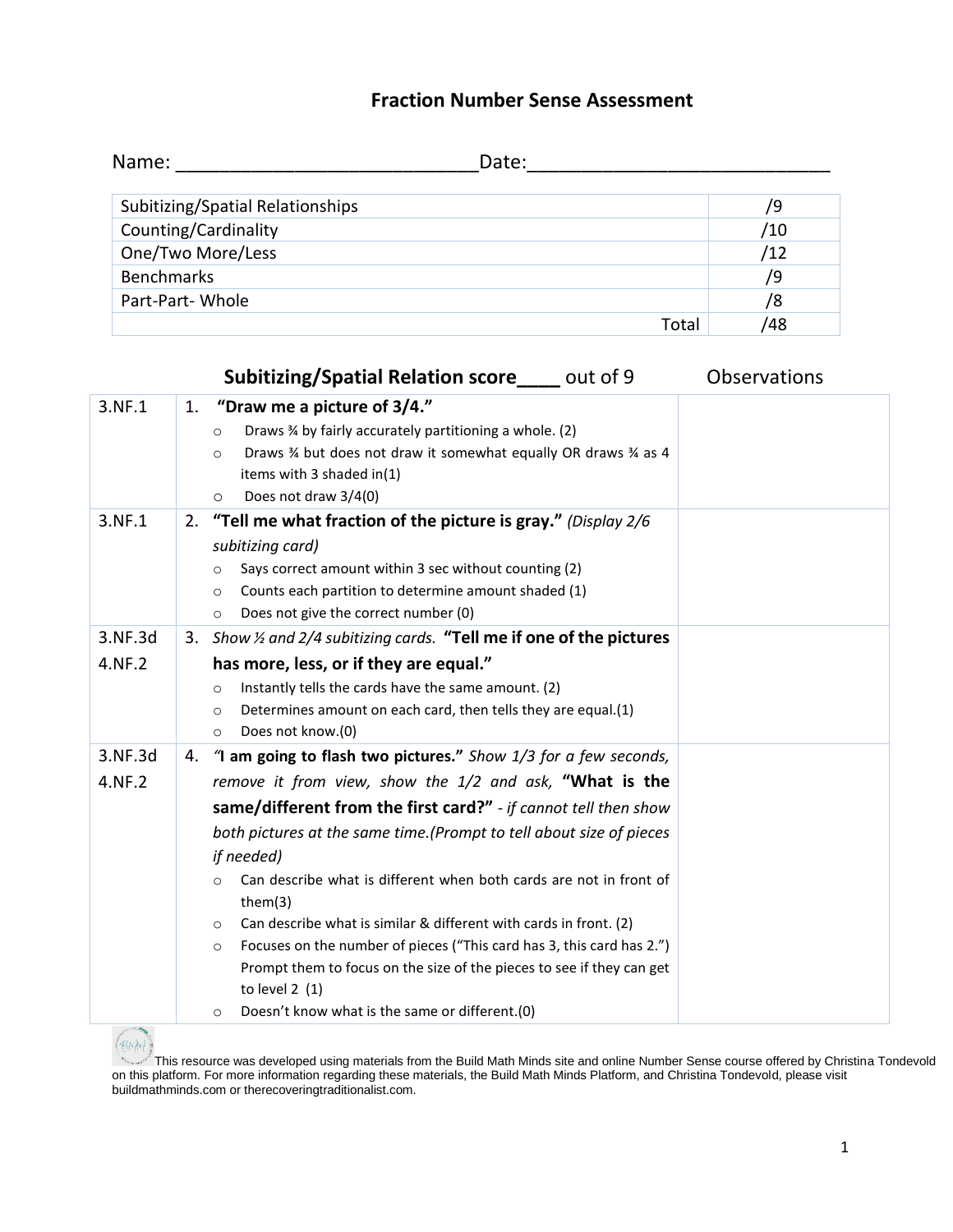|                             | <b>Counting/Cardinality score</b> ____ out of 10                                                                                                                                                                                                                                                                                                                                                                                                      | Observations                                                                                                                                          |
|-----------------------------|-------------------------------------------------------------------------------------------------------------------------------------------------------------------------------------------------------------------------------------------------------------------------------------------------------------------------------------------------------------------------------------------------------------------------------------------------------|-------------------------------------------------------------------------------------------------------------------------------------------------------|
| 3.NF.1<br>4.NF.3a           | 1. "Start counting forwards from 1/4." Stop at 10/4 or 2 2/4.<br>"Now count back from 12/3." Stop at 0/3.<br>Both Correct & Fluent(2)<br>$\circ$<br>Any Delayed yet All Correct or only one correct(1)<br>$\circ$<br>Any Incorrect(0)<br>$\circ$                                                                                                                                                                                                      | $1/4$ , $2/4$ , $3/4$ , $4/4$ (or 1),<br>$5/4$ , 6/4, 7/4, 8/4 (or 2),<br>9/4, 10/4<br>$12/3$ , $11/3$ , $10/3$ , $9/3$ ,<br>8/3, 7/3, 6/3, 5/3, 4/3, |
| 3.NF.1<br>4.NF.3a           | "Start at 3/8 and count up by 2/8's." (Stop student at 15/8)<br>2.<br>Correct & Fluent(2)<br>$\circ$<br>Any Delayed yet All Correct(1)<br>$\circ$<br>Any Incorrect(0)<br>$\circ$                                                                                                                                                                                                                                                                      | 3/3, 2/3, 1/3, 0/3<br>$3/8$ , $5/8$ , $7/8$ , $9/8$ , $11/8$ ,<br>13/8, 15/8,                                                                         |
| 3.NF.1<br>4.NF.3a           | 3. Show card with 1/4 shaded on three rectangles. "Write down<br>how much is showing."<br>Correct writes 3/4(2)<br>$\circ$<br>Can say amount but cannot write it correctly.(1)<br>$\circ$<br>Incorrect(0)<br>$\circ$                                                                                                                                                                                                                                  |                                                                                                                                                       |
| 4.NF.3a                     | 4. Show image of 5/6 with 3/6 covered and 2/6 showing. Say, "I<br>have 5/6 how much is covered?"<br>Gives answer of 3/6 instantly. (2)<br>$\circ$<br>Counts one by one to figure out.(1)<br>$\circ$<br>Incorrect answer (0)<br>$\circ$                                                                                                                                                                                                                |                                                                                                                                                       |
| 4.NF.3d<br>5.NF.3<br>5.NF.6 | Display a group of 3 pies and 5 people. Say, "Do we have enough<br>5.<br>pie so that each person can have 1/4 of a pie? Explain your<br>thinking." (If needed they can work out on paper. If correct, ask,<br>"Is there enough for each person to get $3/4$ of a pie?")<br>Correctly explains both. (2)<br>$\circ$<br>Can explain easier problem but not harder or needs paper/pencil to<br>$\circ$<br>solve.) (1)<br>Incorrect answer (0)<br>$\circ$ |                                                                                                                                                       |

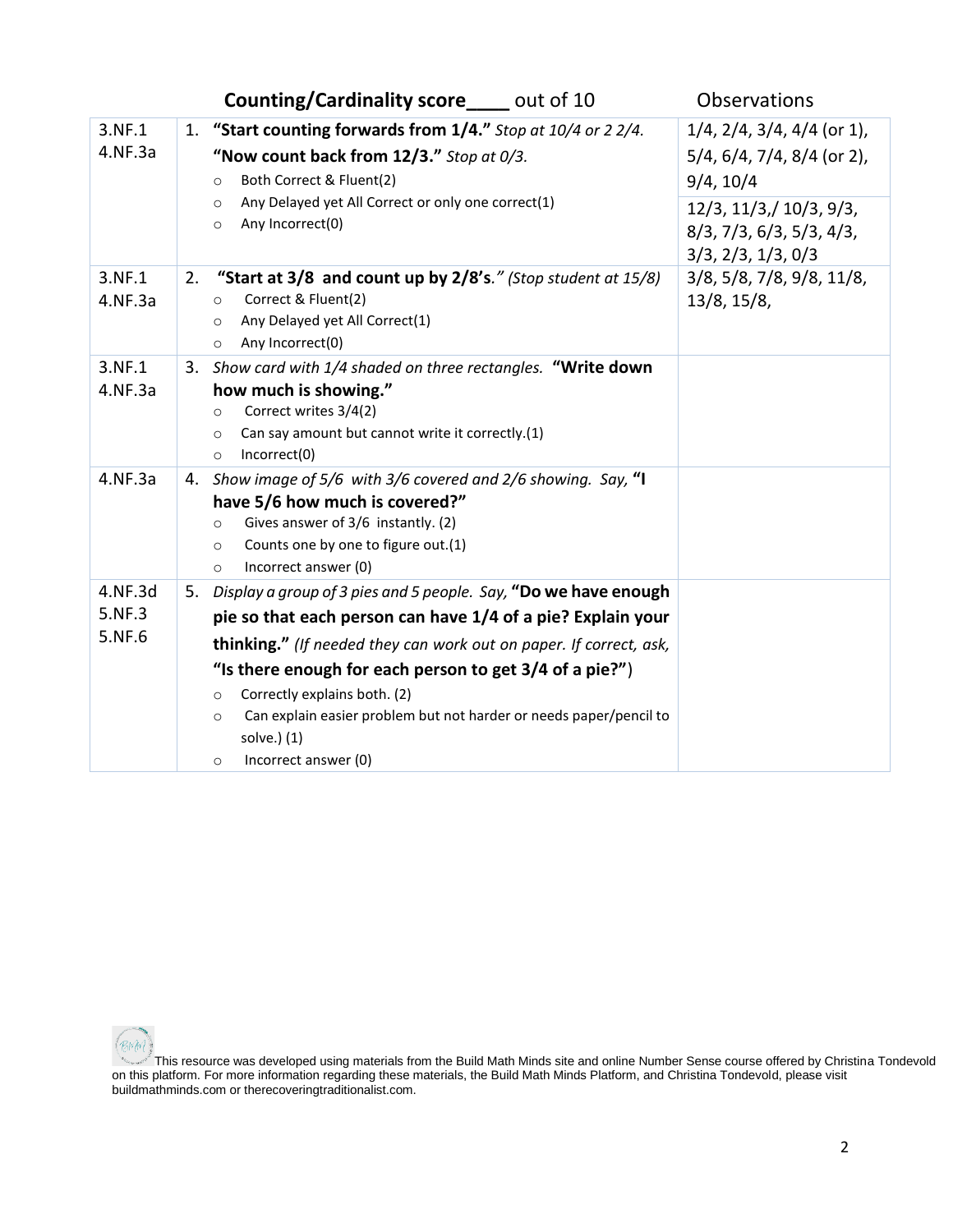|                   | <b>One/Two More/Less score</b> out of 12                                                                                                                                                                                                                                                                                           | Observations                            |
|-------------------|------------------------------------------------------------------------------------------------------------------------------------------------------------------------------------------------------------------------------------------------------------------------------------------------------------------------------------|-----------------------------------------|
| 3.NF.1<br>4.NF.3a | 1. Show 2/5 subitizing card, ask, "What amount is shaded?" Then<br>say "What amount would be shaded if I shaded in one<br>more section?" If correct, do the same with 7/10. Next<br>show 1/3 and ask, "What amount would be shaded if I                                                                                            | 1M: 2/5<br>7/10<br>8/10<br>⅗            |
|                   | shaded in two more sections?"). If correct, do the same<br>with $\frac{1}{2}$ .<br>All four correct. (3)<br>$\circ$<br>At least two correct (2)<br>$\circ$<br>Gives correct amount for one.(1)<br>$\circ$<br>Incorrect answer (0)<br>$\circ$                                                                                       | 2M: 1/3<br>⅛<br>3/3<br>$9/8$ or 1 $1/8$ |
| 3.NF.1<br>4.NF.3a | 2. Show 3/6 subitizing card, ask, "What amount is shaded?"<br>then say "What amount would be shaded if I shaded in one<br>less section?" If correct, do the same with 4/3. Next show<br>5/10 and ask, "What amount would be shaded if I shaded<br>in two less sections?" If correct, do the same with 5/4.<br>All four correct (3) | 1L: 3/6<br>4/3<br>2/6<br>$3/3$ or 1     |
|                   | $\circ$<br>At least two correct (2)<br>$\circ$<br>Gives correct amount for one (1)<br>$\circ$<br>Incorrect answer (0)<br>$\circ$                                                                                                                                                                                                   | 5/4<br>2L: 5/10<br>3/10<br>3/4          |
| 3.NF.1<br>4.NF.3a | 3. Show 2/4 fraction card. Ask, "what number is one-fourth<br>more than this number?" (If correct, show 6/8 - ask, "What is<br>one-eighth more?"). Next show 3/5 and ask, "What number<br>is two-fifths more?" (If correct, show % and ask "What is 2/6                                                                            | 1M: 2/4 6/8<br>$\frac{3}{4}$<br>7/8     |
|                   | more? $'$ ).<br>All four correct (3)<br>$\circ$<br>At least two correct (2)<br>$\circ$<br>Gives correct amount for one(1)<br>$\circ$<br>Incorrect answer (0)<br>$\circ$                                                                                                                                                            | $2M: 3/5$ 5/6<br>$5/5$ 7/6 or 1 1/6     |
| 3.NF.1<br>4.NF.3a | 4. Show 2/3 fraction card. Ask, "What number is one-third less<br>than this number?"(If correct, show 5/7 - ask, "What is one-<br>seventh less?"). Next show 4/5 and ask, "What number is                                                                                                                                          | 11: $2/3$<br>5/7<br>$\frac{1}{3}$ 4/7   |
|                   | two-fifths less?" (If correct, show 9/6 - ask, "What number<br>is 2/6 less?")<br>All four correct (3)<br>$\circ$<br>At least two correct (2)<br>$\circ$<br>Gives correct amount for one (1)<br>$\circ$<br>Incorrect answer (0)<br>$\circ$                                                                                          | 2M: 4/5<br>9/6<br>$\frac{2}{5}$<br>7/6  |



This resource was developed using materials from the Build Math Minds site and online Number Sense course offered by Christina Tondevold on this platform. For more information regarding these materials, the Build Math Minds Platform, and Christina Tondevold, please visit buildmathminds.com or therecoveringtraditionalist.com.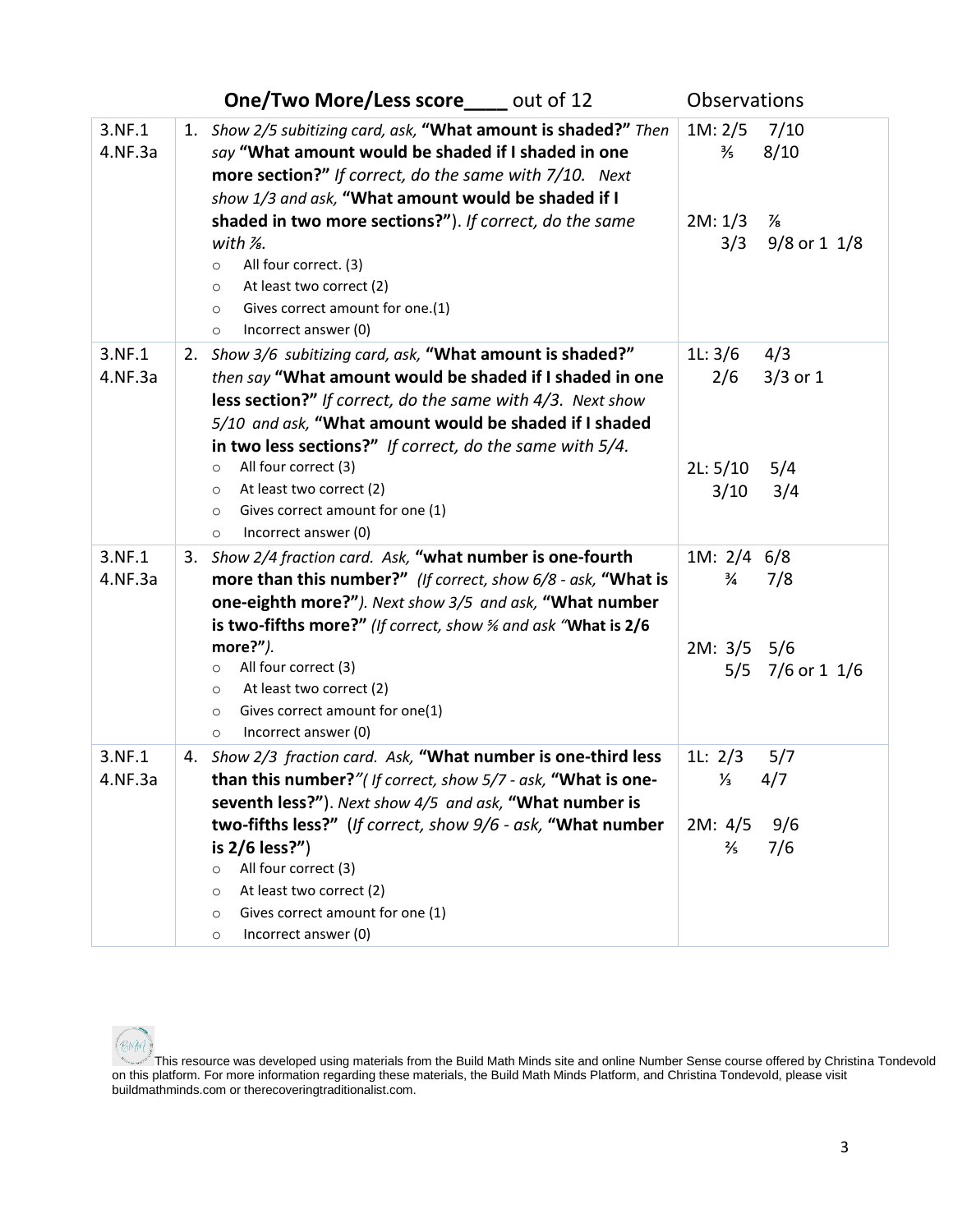|         | <b>Benchmark 5 &amp; 10 score</b> out of 9                                      | Observations |
|---------|---------------------------------------------------------------------------------|--------------|
| 3.NF.2  | 1. Give a number line that has 0 & 1 on each end. "Show me where                |              |
| 4.NF.2  | 7/16 woud go on this number line. Explain your thinking."                       |              |
|         | (If cannot do $7/16$ try easier $2/3$ )                                         |              |
|         | Uses halfway benchmark to determine where 7/16 goes (2)<br>$\circ$              |              |
|         | Gets in the general area of where 7/16 should be or can do easier<br>$\circ$    |              |
|         | fraction)(1)                                                                    |              |
|         | Does not give accurate response (0),<br>$\circ$                                 |              |
| 4.NF.2  | 2. Give a number that is less than a benchmark number & ask how                 |              |
|         | far to the nearest benchmark. "If I have 4/5, how much more                     |              |
|         | do I need to get to 1?"                                                         |              |
|         | Just know you need to add 1/ <sub>5</sub> more(2)<br>$\circ$                    |              |
|         | Draws visual to help.(1)<br>$\circ$                                             |              |
|         | Cannot do the task (0)<br>$\circ$                                               |              |
| 4.NF.2  | Give a number that is more than a benchmark number & ask how<br>3.              |              |
|         | much needs to be taken away to get to the nearest benchmark.                    |              |
|         | "If I have 3/4, how much do I need to take away to get to<br>$1/2$ ?"           |              |
|         | Just knows you need to take away $\frac{1}{4}$ (2)<br>$\circ$                   |              |
|         | Draws visual to help.(1)<br>O                                                   |              |
|         | Cannot do the task (0)<br>$\circ$                                               |              |
| 3.NF.3d | Say, "If I have 4/5 and 8/9, which one is closer to 1?"<br>4.                   |              |
| 4.NF.2  | Knows which one is closer (Might say "1/9 is a smaller piece so it's<br>$\circ$ |              |
| 5.NF.5  | closer to 1 or whole.") (3)                                                     |              |
|         | Draws a visual to help.(2)<br>$\circ$                                           |              |
|         | Says they are both "1 away" so they are equal distance to<br>$\circ$            |              |
|         | benchmark.) or incorrectly uses the relationship (for example, "1/9 is          |              |
|         | a smaller pieces and fourths are bigger so % is closer to 1") (1)               |              |
|         | Cannot do the task(0)<br>$\circ$                                                |              |

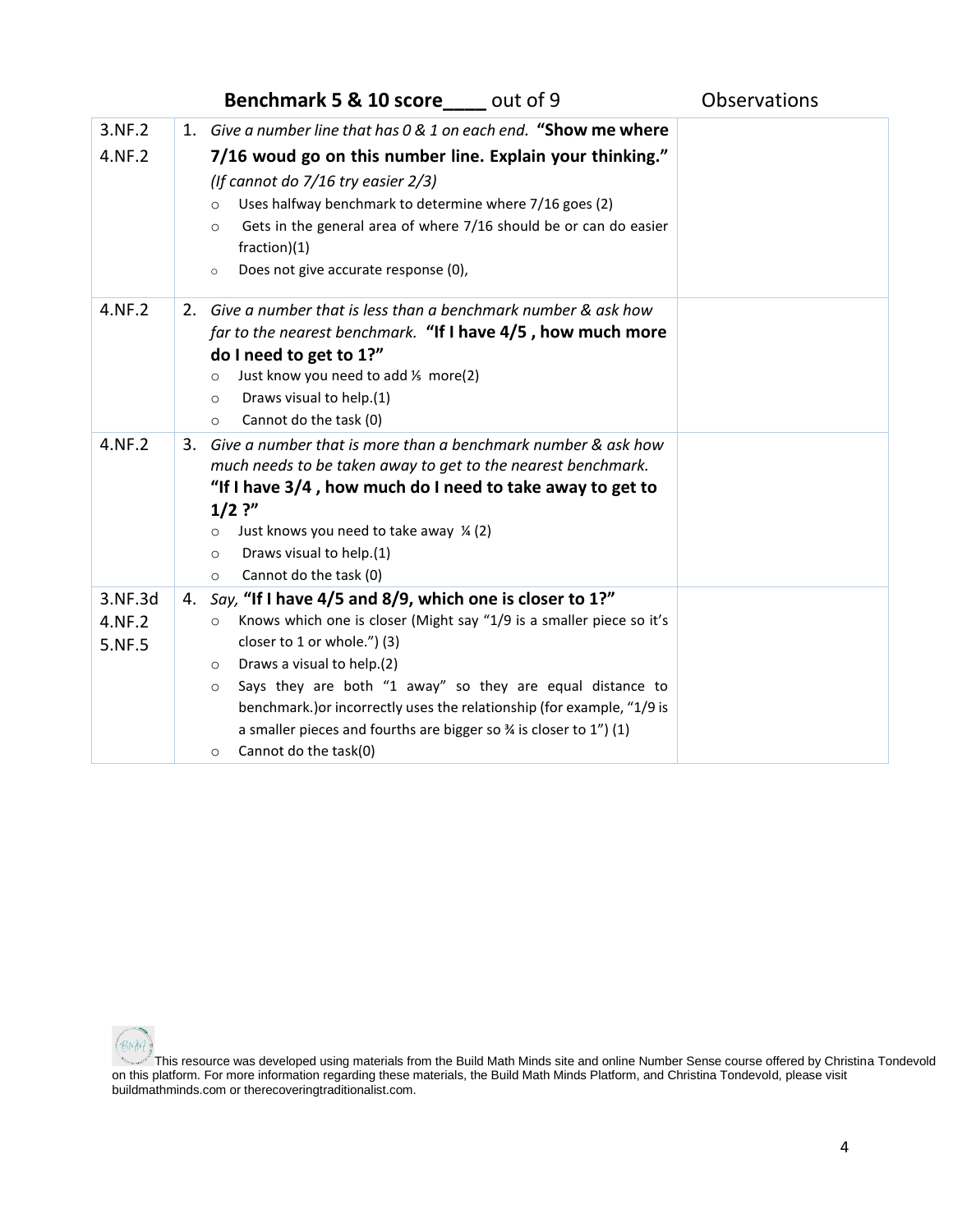|                                          | Part/Part/Whole score out of 8                                                                                                                                                                                                                                                                                                                                                                                                                                                                                                                   | <b>Observations</b> |
|------------------------------------------|--------------------------------------------------------------------------------------------------------------------------------------------------------------------------------------------------------------------------------------------------------------------------------------------------------------------------------------------------------------------------------------------------------------------------------------------------------------------------------------------------------------------------------------------------|---------------------|
| 3.NF.1<br>4.NF.3a<br>4.NF.3b<br>5.NF.1,4 | 1. Show the fraction 3/4. "What are some different ways to<br>make this fraction. Using any operation, and numbers or<br>fractions, show me as many ways as you can think of."<br>Gives ways to make 3/4 that does not use only fourths (like<br>$\circ$<br>$\frac{1}{2} + \frac{1}{4}$ . (3)<br>Gives at least 3 ways to make 34. (2)<br>$\circ$<br>Gives 1-2 ways to make $\frac{3}{4}$ . (1)<br>$\circ$<br>Can't show a way to make $\frac{3}{4}$ .(0)<br>$\circ$                                                                             |                     |
| 4.NF.3a,<br>4.NF.3b                      | 2. Show 5/8 using fraction strips. "I have 5/8." Count them out<br>loud so the student can hear. "Now, close your eyes. I am<br>going to hide some of them." Hide 3/8. "We had 5/8, but<br>there are only these left. What did I hide?"<br>Can tell within 5 seconds you took away 3/8. (2)<br>$\circ$<br>Counts one-by-one to figure out how many you hid.(1)<br>$\circ$<br>Cannot determine the amount hid. (Try a smaller number and see<br>$\circ$<br>if they can determine how many you hide.)(0)                                           |                     |
| 4.NF.3a,<br>4.NF.3b<br>5.NF.1            | 3. "This card has a total of 4/6 on it. The other two blue<br>parts combine to make 4/6. How much is covered by the<br>post-it?" (If correct, repeat with unlike denominator card)<br>Can do this with fraction parts with unlike denominators.(3)<br>$\circ$<br>Can tell within 3 seconds how much is hiding (2)<br>$\circ$<br>Counts or needs paper & pencil to determine amount(1)<br>$\circ$<br>Does not give an accurate answer. (Try a smaller amount & see if<br>$\circ$<br>they can determine how much is covered. If they can 1 pt) (0) |                     |

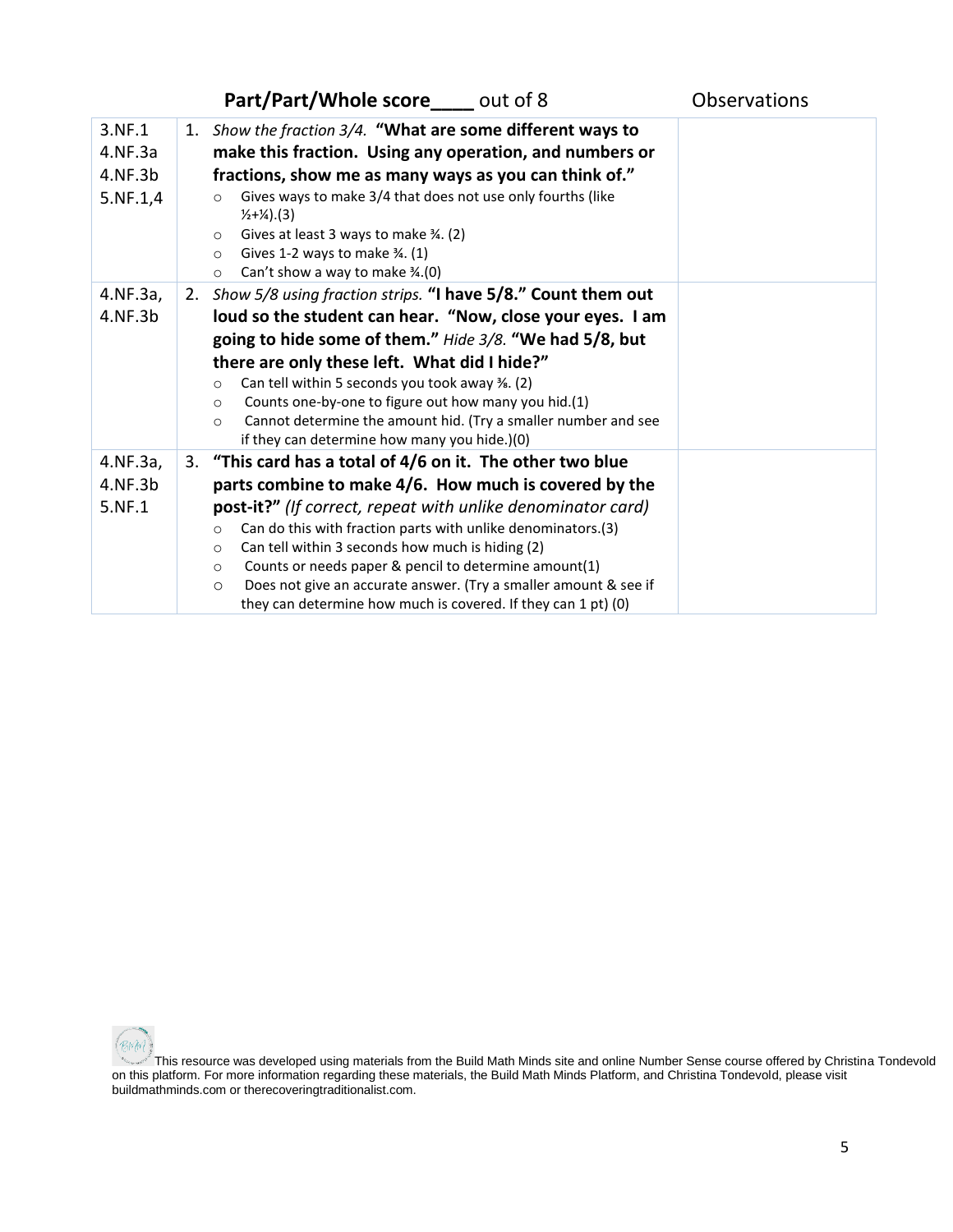## 3rd-5th Grade Number Sense Fractions Assessment



SR2A SR3A





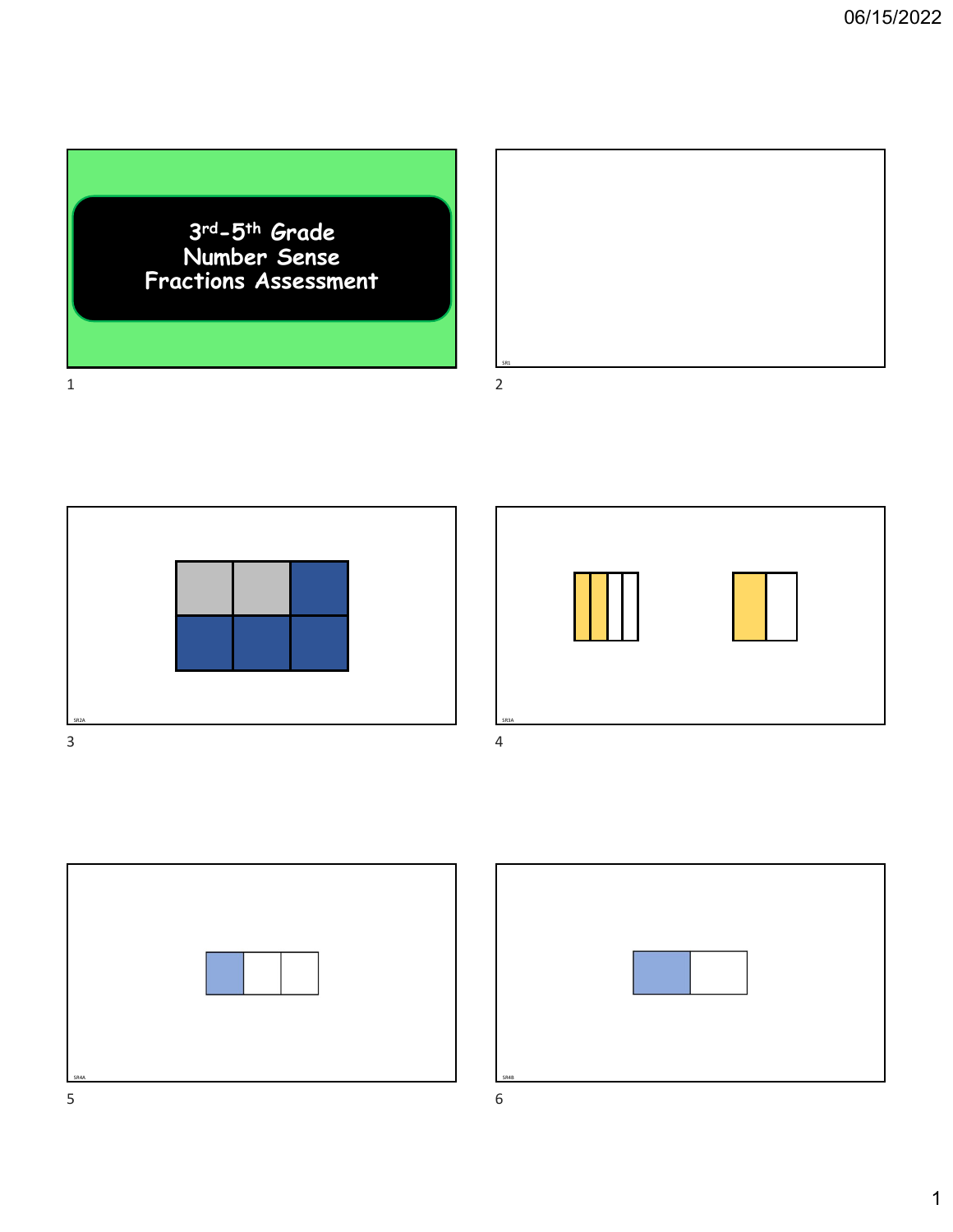







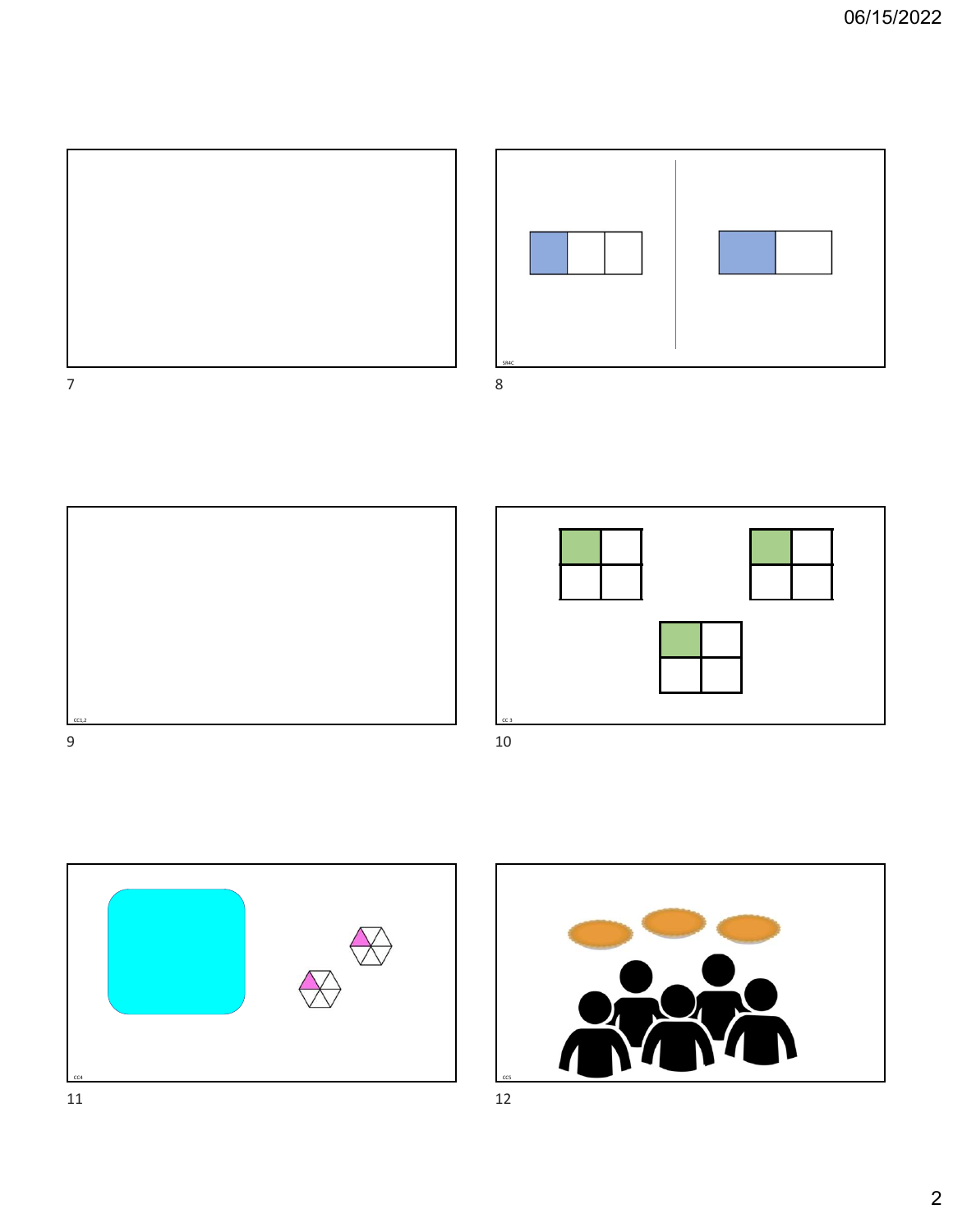







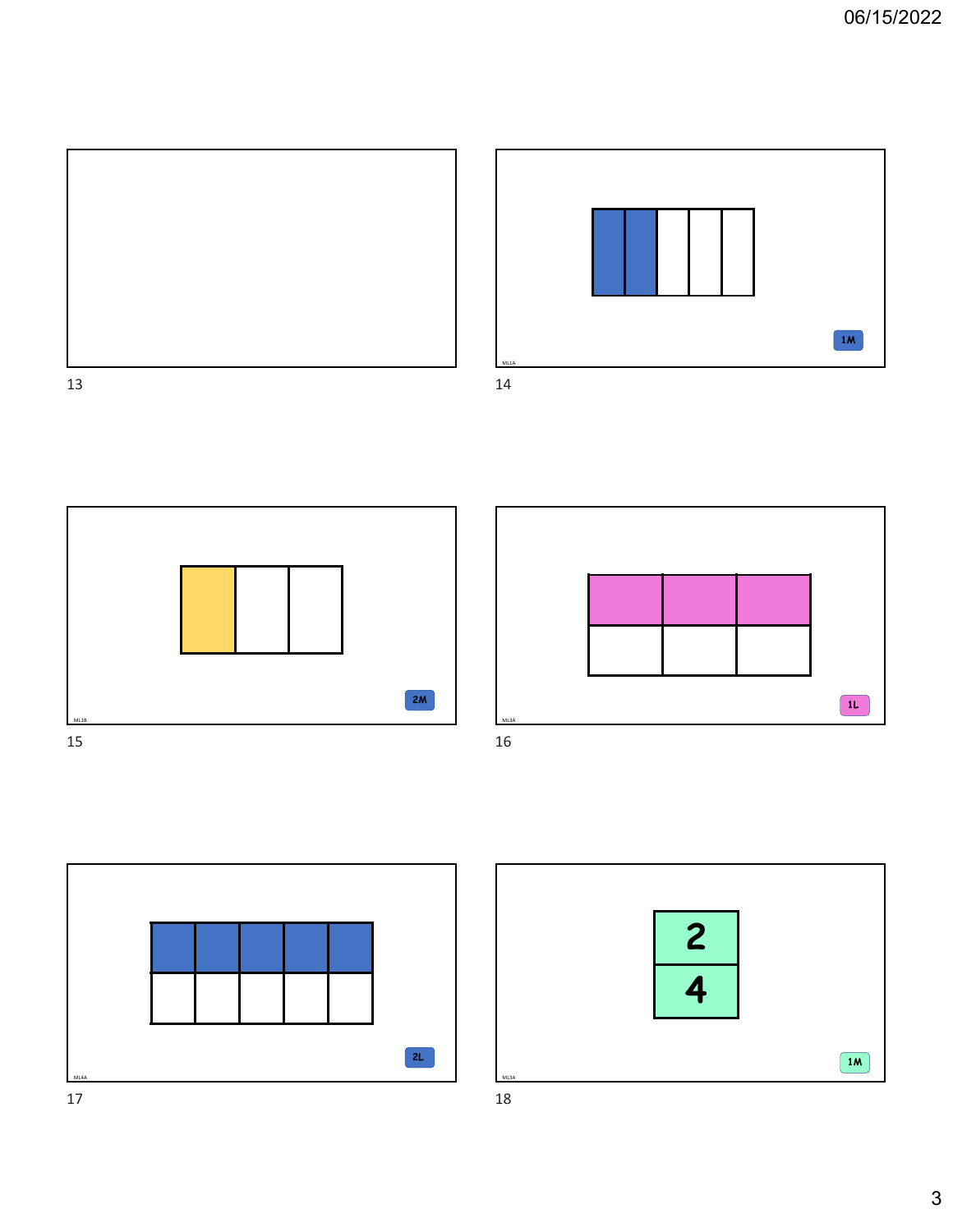



4 | | 5 | |  $\frac{4}{5}$ 







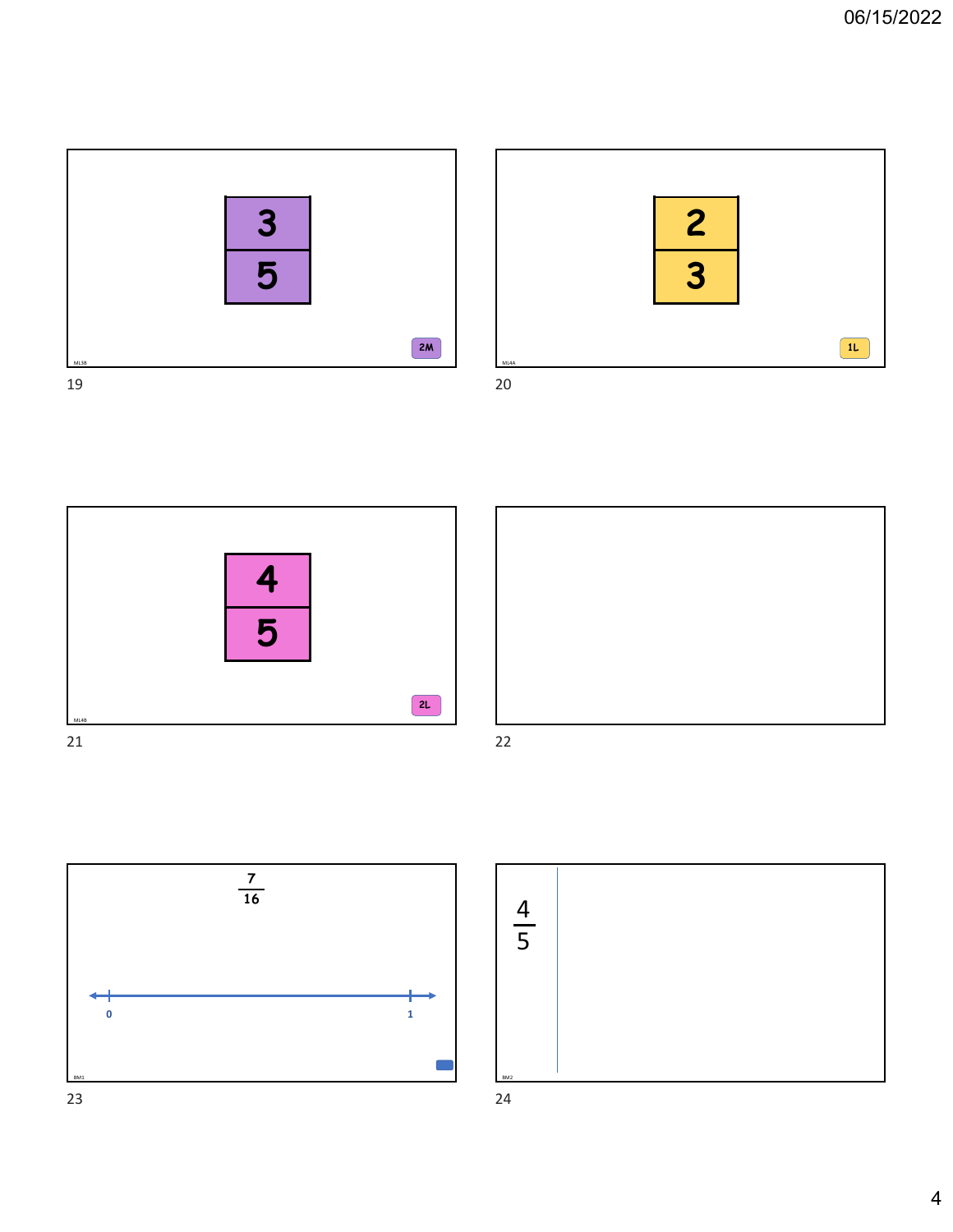